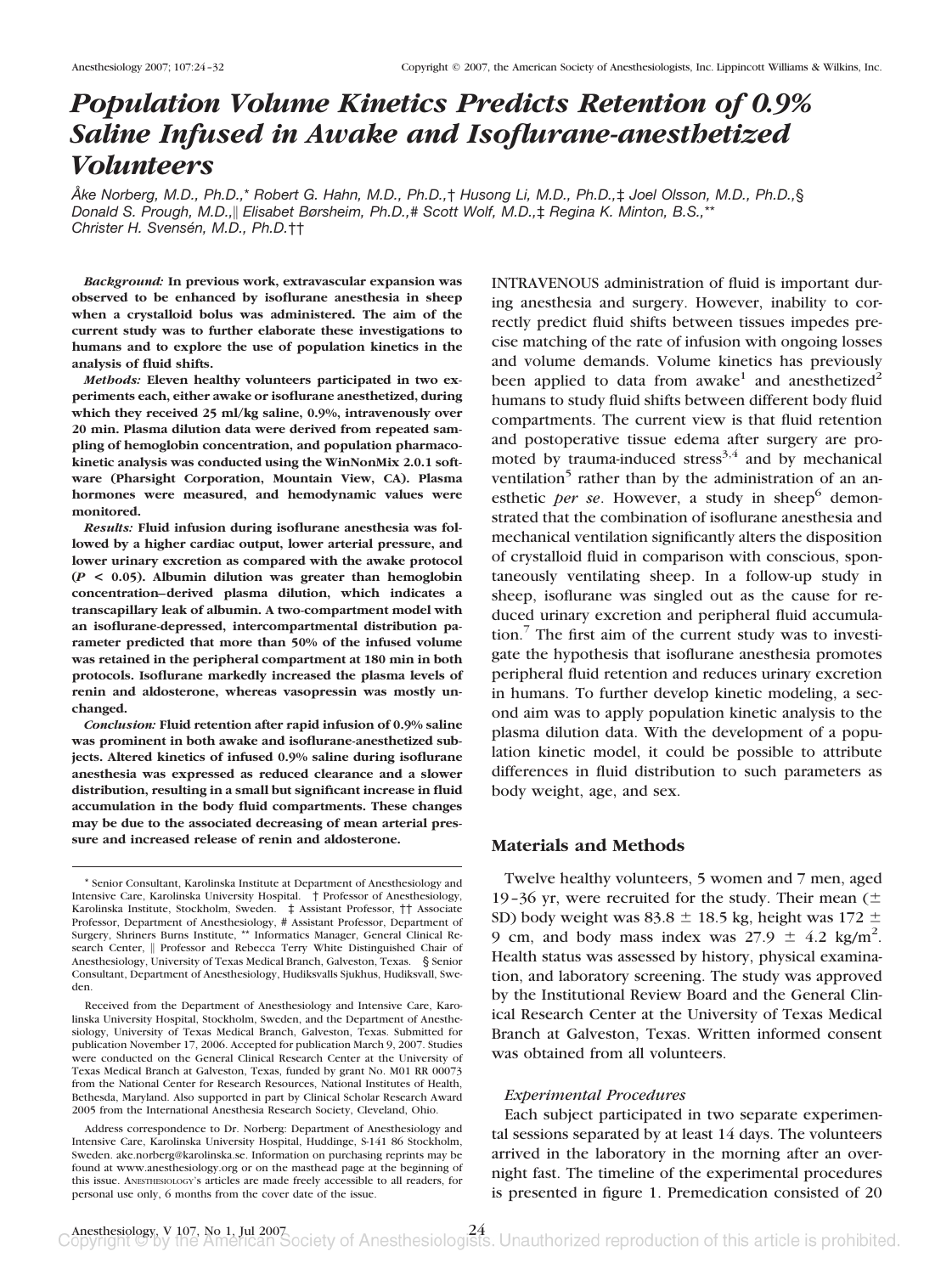**Fig. 1. Timeline diagram of experimental procedures.** *A* **is premedication with 20 mg oral midazolam and application of topical lidocaine in the nose in the awake experiment,** *B* **is placement of arterial catheter for determination of plasma volume by indocyanine green and insertion of a venous line,** *C* **is induction of anesthesia, and** *D* **is placement of an esophageal Doppler probe.** *Closed arrows* **indicate blood sampling for hemoglobin concentration, and** *open arrows* **indicate blood sampling for hormones.**

mg midazolam orally in both protocols. A 16-gauge catheter was placed in a forearm vein and a 20-gauge catheter was placed in a radial artery for crystalloid infusion and blood sampling, respectively. In the first session, the volunteers were anesthetized with isoflurane, and in the second session, they were awake, while in both experiments receiving an intravenous infusion of 25 ml/kg body-warmed 0.9% saline (Baxter, Irvine, CA) over 20 min with the aid of an infusion pump (FloGard 6201; San Diego, CA). The asleep experiments were performed first to minimize dropouts between experiments because of volunteer anxiety regarding the insertion of the esophageal Doppler probe in the awake state. The experimental protocol ended 180 min after the start of crystalloid infusion.

In the isoflurane experiment, anesthesia was induced with propofol, 1.5–2.5 mg/kg body weight, and a laryngeal mask airway (*ProSeal*™; Intavent Orthofix, Maidenhead, United Kingdom) was inserted.<sup>8</sup> Anesthesia was maintained with 1.0–1.5% of isoflurane in air:oxygen, corresponding to a target of 1.0 minimum alveolar concentration for the entire experimental period of 3 h. The subjects were breathing spontaneously throughout the experiment. We anticipated an end-tidal carbon dioxide of 30–35 mmHg. In both protocols, an esophageal Doppler probe (Cardio-Q; Deltex Medical, Branford, CT) was inserted for measurement of cardiac output (CO; actually descending aortic flow velocity converted flow based on aortic diameter calculated from a nomogram).<sup>9</sup> In the isoflurane experiment, the probe was inserted through the suction channel in the laryngeal mask. In the awake experiment, it was inserted nasally after administration of topical lidocaine and, if necessary for comfort  $(n = 9)$ , propofol at 1-1.5 mg/kg body weight. Baseline measurements were taken, and a stabilization period of approximately 30 min was permitted to elapse before starting the crystalloid infusion protocol.

During isoflurane anesthesia, we accepted a lower target of systolic arterial pressure of 80 mmHg. If a lower blood pressure was reached, a low-dose infusion of phenylephrine at 0.07-0.15  $\mu$ g · kg<sup>-1</sup> · min<sup>-1</sup> was provided  $(n = 1)$ . Hypotension was to be expected in the absence of surgical stimulation, but the volunteers were well hydrated, spontaneously breathing, and well monitored by both continuous CO and end-tidal carbon dioxide registration. Furthermore, in the anesthetized state, urinary bladder volumes were measured every 20 min using ultrasound (Bladderscan BVI 3000; Diagnostic Ultrasound, Bothell, WA). If the scan indicated that the urinary volume exceeded 500 ml, the bladder was temporarily emptied by bladder catheterization to avoid overdistension.<sup>10</sup> In the awake session, the subjects voided when necessary. Urinary volumes were measured on a scale, assuming a density of 1.

## *Measurements*

Baseline plasma volume was measured using 5.0 mg indocyanine green dye (ICG) at the beginning of each session. The tracer was injected into a peripheral vein, arterial samples were taken at 1, 2, 3, 4, 5, and 6 min, and the volume of distribution was calculated by linear regression of the slope in a log concentration-time plot. $^{11}$ Standard decay curves were constructed for each subject from plasma collected before dye infusion.

Because the arterial catheter was used solely for blood sampling purposes, the systolic, diastolic, and mean arterial blood pressures were measured noninvasively by an inflated cuff every 5 min for the first 60 min and thereafter every 10 min. CO was measured every 20 s using the esophageal Doppler probe. The mean value of CO for each 5-min period was recorded in the experimental protocol.

Arterial blood was sampled before the start of infusion, every 5 min after the start of infusion until 60 min, and thereafter every 10 min until 180 min. Hematocrit, hemoglobin concentration, and mean corpuscular volume were measured in duplicate for mass-balance and volume kinetic analysis of the fluid distribution using 1.0-ml arterial blood samples using a Sysmex 302 HST line on the Sysmex SE 9500 (Sysmex, Mundelein, IL).<sup>12</sup> Hemoglobin concentration was measured by a sodium lauryl sulfate method read at 540 nm, and the duplicate measurements had a coefficient of variation of 0.5%, whereas the hematocrit was obtained by cumulative pulse height detection with a coefficient of variation of 0.7%. Before sample withdrawal, 4 ml blood was removed from the arterial catheter to avoid sample dilution. The withdrawn blood was reinfused before the catheter was flushed with 1–2 ml heparinized saline. At the same time points, samples for total plasma protein and serum albumin were taken and analyzed by spectrophotometry (Vitros 51FS; Autoclinical Diagnostics, Rochester, NY).

Hormone concentrations were measured in arterial plasma at 0, 20, 60, 120, and 180 min from the start of crystalloid infusion. These samples were refrigerated at  $-70^{\circ}$ C and later transported on dry ice and analyzed in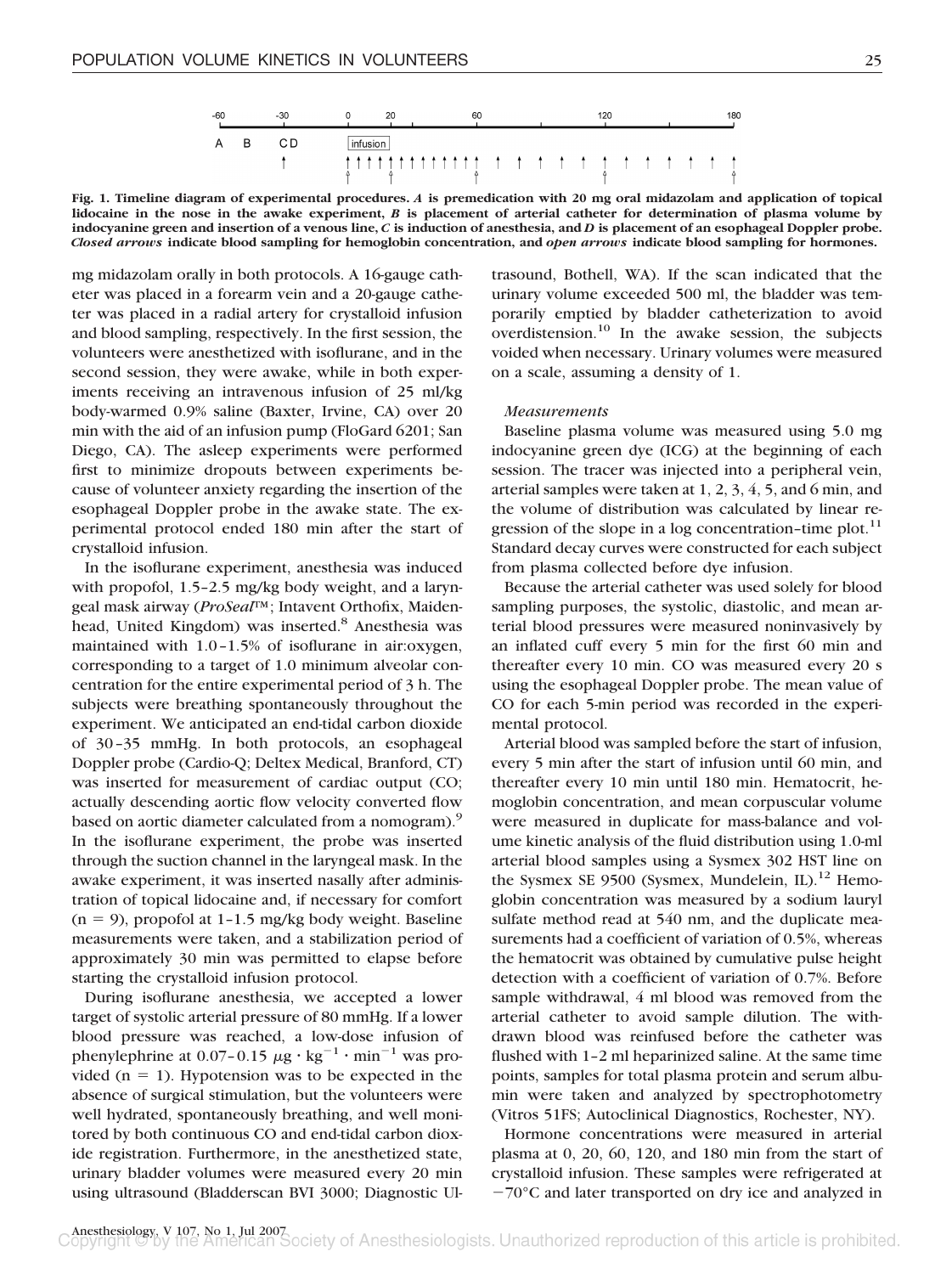the endocrine laboratories at the Karolinska University Hospital, Stockholm, Sweden. The renin concentration was analyzed immunochemically on the Nichols Advantage® chemiluminescence analyzer (Nichols Institute Diagnostics, Paris, France), $13$  and radioimmunoassay kits were used to measure the plasma concentrations of aldosterone (Aldo-Riact; CIS Bio International, Yvette Cedex, France), arginine vasopressin (R&D Systems Inc., Minneapolis, MN), and brain natriuretic peptide (Shionoria BNP; Shionogi Ltd., Osaka, Japan).

## *Volume Kinetic Model Development*

The plasma dilution values based on hemoglobin concentration were corrected for blood sampling as presented elsewhere.<sup>1</sup> A similar procedure was applied to dilutions of the plasma protein and albumin concentrations. $^{12}$ 

Population pharmacokinetic analysis was performed using a nonlinear mixed effects regression program (WinNonMix 2.0.1; Pharsight Corporation, Mountain View, CA) bundled with Compaq Visual Fortran 6.6 (Hewlett-Packard, Palo Alto, CA). The first-order conditional estimation method was used for all modeling, and intersubject parameter variability was assumed to be log linear. A constant within-subject error variance was applied because plasma dilution, which represented the dilution of the central compartment, was in the narrow range of 0.92–1.59. Goodness of fit of the explored pharmacokinetic models was assessed by the objective function value, where a difference of  $-7.88$  is statistically significant at the  $P \le 0.005$  level assuming a chisquare distribution, by examining the pattern of weighted population residuals, parameter precision, intersubject parameter variability, parameter correlations, and parameter estimability in terms of a positive Hessian matrix of the objective function.

Previously published two-compartment volume kinetic models $^{1,2}$  were tested separately for the anesthetized and awake subjects. To assess the effect of isoflurane anesthesia, each model parameter was compared for statistical differences between the awake and anesthetized states. In the absence of such a difference for a parameter between the two protocols, it was assumed that the parameter had the same value in both states. However, if a model parameter differed between sessions, it was treated as a baseline parameter for the awake state, with a multiplicative factor marking the effect of isoflurane anesthesia. Then, all experiments from both protocols were analyzed simultaneously.

The models have been presented in detail elsewhere $1,2$ and contain the following model parameters:  $V_1$  and  $V_2$ are the baseline volumes of the central and peripheral compartments, respectively;  $k_t$  is the intercompartmental clearance factor that is governed by relative fractional dilutions (unitless) of the two fluid compartments; and  $k_r$ is the renal clearance, which is influenced by the fractional dilution of the central compartment. The latter is either an estimated model parameter or calculated from the area under the time–dilution curve for the central compartment divided by the measured total urinary output. Finally,  $k_b$  is either a preset zero-order model constant describing insensible loss or, if  $k<sub>r</sub>$  is modeled from urinary output, a zero-order rate parameter describing the loss of fluid volume from the central compartment to a deeper third compartment that could not be mobilized within the study time of 180 min. $^{2}$ 

The influence of demographic parameters on model parameters was tested to determine whether any variability could be reduced. Evaluated parameters were awake *versus* anesthetized states, body weight, body mass index, sex, urinary output, baseline hemodynamic values, and baseline levels of plasma hormones.

# *Cross-validation and Predictive Performance*

Cross-validation is an established method to estimate model performance even in the absence of a prospective test of the derived pharmacokinetic model.<sup>14,15</sup> The pharmacokinetic model was fitted to data while one subject was excluded from the analysis, and the obtained subset of model parameters was used to predict the plasma dilution–time data for the excluded subject. This procedure was repeated until each subject had been excluded once.

The bias and precision of the predictions were calculated from the median prediction error and absolute median prediction error, respectively.<sup>14,16</sup> Confidence intervals for the median were calculated as suggested by Campbell and Gardner.<sup>17</sup>

## *Statistical Analysis*

Data are presented as mean  $\pm$  SD or otherwise as median (interquartile range) if significant according to the Shapiro-Wilk W test of normality. Study protocols were compared by Student paired *t* test or Wilcoxon signed rank test as appropriate.

Because no human data on the SDs of differences between the awake and anesthetized states were available, power analysis was based on previous sheep data.7 The increase in fluid retention of the tissue compartment at 180 min found in anesthetized sheep was  $11.0 \pm 8.2$ ml/kg. With 7 subjects, it would be possible to detect such a difference (effect size 1.34) with a power of 80% by a two-sided paired *t* test. With 12 subjects, an effect size of 0.89 was detectable with 80% power.

Hemodynamic parameters and plasma dilution were compared at baseline before the start of anesthesia or Doppler probe insertion, respectively, immediately before the start of crystalloid infusion (0 min), the end of infusion (20 min), and the end of the experiment (180 min). CO was analyzed at 60 min because of missing data at 180 min. Analysis of variance for a two-factor experiment with repeated measures on protocol (isoflurane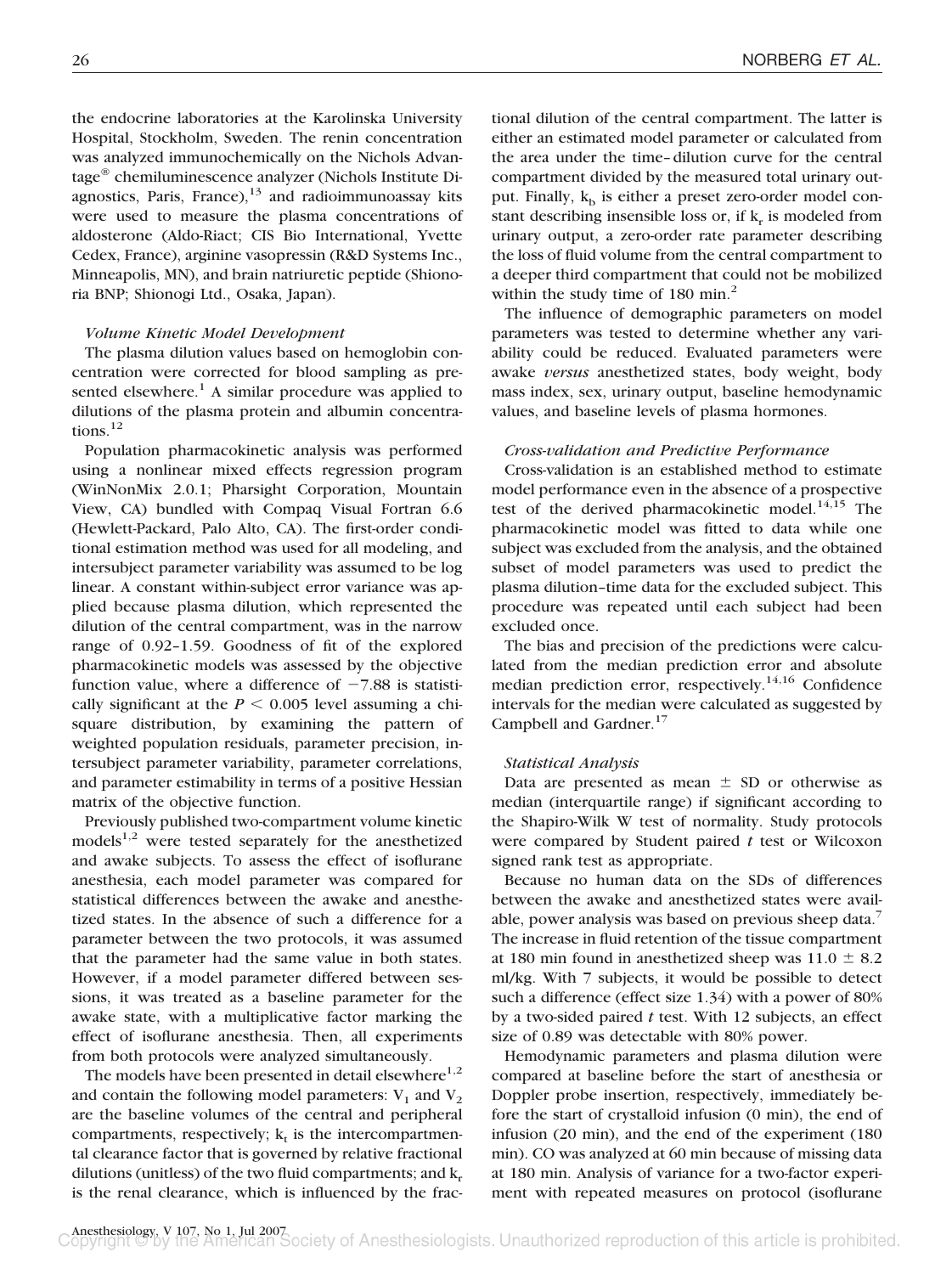**Table 1. Demographics and Fluid Mass Balance Data in Healthy Volunteers (n 11) before and after Infusion of 25 ml/kg Saline, 0.9%, over 20 min in Isoflurane-anesthetized and Awake States**

|                                        | Isoflurane            | Awake             |
|----------------------------------------|-----------------------|-------------------|
| Baseline measurements                  |                       |                   |
| $[Hb]$ , g/dl                          | $14.0 \pm 1.7$        | $13.7 \pm 1.7$    |
| Plasma volume, I*                      | $3.23 \pm 0.85$       | $3.15 \pm 0.63$   |
| Hematocrit                             | $0.402 \pm 0.045$     | $0.393 \pm 0.046$ |
| Calculated blood volume,<br>ml/kg      | $66.8 \pm 18.3$       | 61.8 $\pm$ 12.9   |
| Plasma protein, g/dl                   | $6.6 \pm 0.3$         | $6.7 \pm 0.4$     |
| Plasma albumin, g/dl                   | $3.6 \pm 0.2$         | $3.7 \pm 0.3$     |
| Mean corpuscular volume, fl            | $86.6 \pm 3.9$        | $86.5 \pm 4.0$    |
| Measurements at 20 mint                |                       |                   |
| Plasma volume dilution from<br>[Hb], % | $41.9 \pm 9.3$ ‡§     | $36.4 \pm 8.4$    |
| Plasma protein dilution, %             | $38.6 \pm 11.0 \pm 1$ | $33.4 \pm 8.1$    |
| Plasma albumin dilution, %             | $61.5 \pm 13.3$ $\pm$ | $60.3 \pm 13.8$ ‡ |
| Measurements at 180 min†               |                       |                   |
| Plasma volume dilution from<br>[Hb], % | $7.2 \pm 4.5$ ‡       | $3.8 \pm 4.3$     |
| Plasma protein dilution, %             | $8.4 \pm 6.3$ ‡§      | $1.9 \pm 5.3$     |
| Plasma albumin dilution, %             | $18.8 \pm 8.3$ ‡§     | $9.4 \pm 6.8$ ‡   |
| Mean corpuscular volume, fl            | $87.2 \pm 3.8$ ‡      | $86.7 \pm 4.1$    |
| Cumulative urinary excretion,<br>ml    | $458 \pm 246$         | $730 \pm 255$     |

Values are mean  $\pm$  SD.

Baseline plasma volume measurement by dilution of indocyanine green.  $\dagger$  Minutes after start of crystalloid infusion.  $\ddagger$  *P <* 0.05 compared with baseline values at 0 min.  $\S P < 0.05$  for isoflurane-anesthetized *vs.* awake state by two-way analysis of variance on time and protocol followed by *post hoc* Tukey test for pairwise multiple comparisons.  $P < 0.05$  for anesthetized *vs.* awake state by Student paired *t* test.

 $Hb =$  hemoglobin.

anesthetized *vs.* awake) and time with a *post hoc* Tukey test for pairwise multiple comparisons was used.

Changes over time in plasma hormones were analyzed by Friedman analysis of variance followed by Dunn test for multiple comparisons. Differences between protocols were analyzed by Wilcoxon signed rank test uncorrected for multiple testing. Data analysis was conducted using STATISTICA 5.1 (StatSoft Inc., Tulsa, OK) except for the Dunn test, where GraphPad Prism 4.02 was used (GraphPad Software Inc., San Diego, CA). Significance was accepted at  $P \leq 0.05$ .

# **Results**

The volunteers tolerated the two experimental procedures well. However, a few subjects tolerated the Doppler probe poorly in the awake state. Therefore, we removed the probe after 60 min in 3 subjects; only 4 subjects tolerated the probe for the entire study period while awake. In one female subject, we failed to insert a patent arterial line within our limit of three efforts. Therefore, she never participated in the awake protocol and was excluded from analysis. Baseline measurements for the other 11 subjects are presented in table 1.



**Fig. 2. Decimal fractional changes from baseline of the central** compartment  $(V_1)$ , obtained from changes in hemoglobin ([Hb]) **and albumin concentrations,** *versus* **time for awake and isoflurane-anesthetized volunteers (n 11), after infusion of 0.9% saline, 25 ml/kg body weight, during 20 min with start of infu**sion at 0 min. Values are mean  $\pm$  SD.

## *Plasma Dilution and Urinary Excretion*

The anesthetized and awake sessions resulted in a similar pattern of plasma dilution profiles, calculated from dilution of hemoglobin, with a maximal increase of plasma dilution at the end of infusion followed by stabilization at a level slightly above the baseline (fig. 2). Plasma dilution calculated from dilution of total plasma protein was similar to that calculated from hemoglobin concentration but with a greater variability (table 1). In contrast, dilution of albumin was significantly greater (fig. 2). In the anesthetized state, crystalloid infusion caused a more pronounced plasma dilution than in the awake state (table 1). Cumulative urinary output was significantly lower in the anesthetized state ( $P \le 0.05$  by *t* test) (table 2).

## *Hemodynamic Effects*

Cardiac output just before the start of the crystalloid bolus was higher in the anesthetized state,  $6.4 \pm 1.7$ l/min, compared with  $4.8 \pm 1.2$  l/min in the awake state  $(P \leq 0.01)$ . The infusion of saline further increased CO in both protocols by 35% on the average. Preinfusion values were retaken within the study period (fig. 3A).

Mean arterial pressure (MAP) did not differ between protocols at baseline before any interventions (fig. 3B). The induction of isoflurane anesthesia decreased MAP from 75 mmHg to 66 mmHg ( $P < 0.05$ ). The MAP was further decreased during isoflurane anesthesia despite the rapid fluid bolus, and this condition prevailed throughout the experiment.

Heart rate was also similar between protocols at baseline but was higher during isoflurane anesthesia than in the awake state (repeated-measures analysis of variance,  $P \le 0.05$ ; fig. 3C). Heart rate was stable throughout the awake protocol.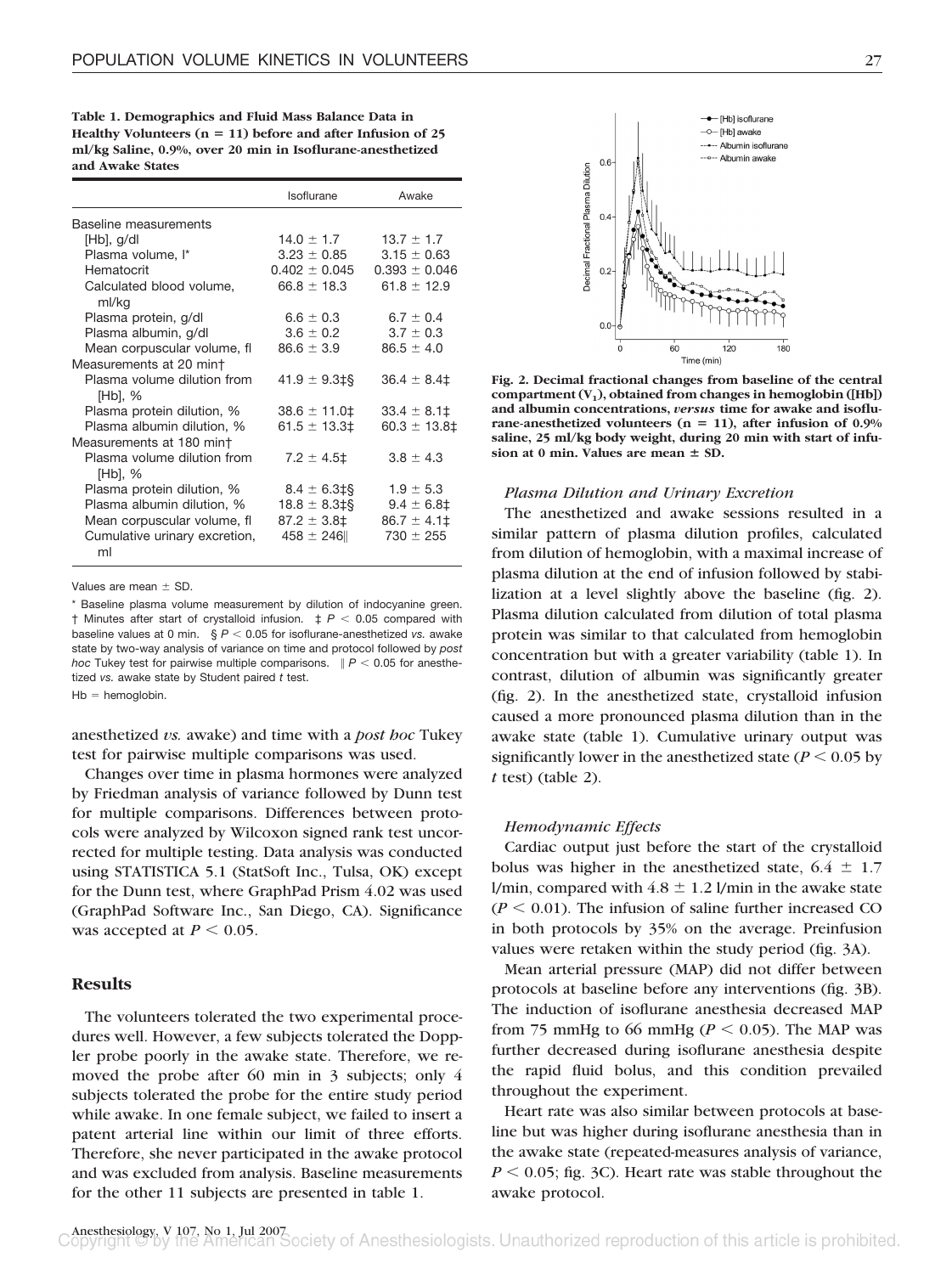|                                                                                                                              | Isoflurane      | Awake           | Ρ±    |
|------------------------------------------------------------------------------------------------------------------------------|-----------------|-----------------|-------|
| Crystalloid infusion                                                                                                         | $2.147 \pm 447$ | $2.157 \pm 471$ | 0.43  |
| Renal excretion (measured)                                                                                                   | $458 \pm 246$   | $730 \pm 255$   | 0.013 |
| Expansion of the central compartment, $V_1^*$                                                                                | $311 \pm 125$   | $234 \pm 112$   | 0.023 |
| Expansion of the tissue compartment, $V_2$ , explained by a<br>isoflurane-dependent distribution parameter, k <sub>+</sub> + | $1.374 \pm 383$ | $1.137 \pm 477$ | 0.016 |
| Residual                                                                                                                     | $3 + 16$        | $56 + 146$      | 0.30  |

**Table 2. Individual Fluid Balance Estimated by Applied Final Pharmacokinetic Model at 180 min after Bolus Infusion of 25 ml/kg Normal Saline in 11 Healthy Volunteers during Isoflurane-anesthetized and Awake States**

Values are mean  $\pm$  SD, in milliliters.

\* Calculated as baseline volume of the central compartment  $V_1 \times$  predicted dilution at 180 min after start of infusion. † The fractional dilution of  $V_2$  was computed by WinNonLin 4.0.1 (Pharsight Corporation, Mountain View, CA) using the obtained individual parameters from the population pharmacokinetic analysis. The expansion of V<sub>2</sub> was then calculated as baseline volume of the tissue compartmentV<sub>2</sub>  $\times$  predicted dilution at 180 min.  $\pm P$  values obtained from paired *t* test, uncorrected for multiple testing.

## *Population Volume Kinetic Analysis*

A total of 550 plasma dilution measurements, as calculated from hemoglobin concentration, from 11 subjects were included in the analysis. Previously used volume kinetic models were used as a base for further model development as presented in table 3.

The one-compartment model showed a wave-formed pat-



**Fig. 3. Cardiac output (***A***), mean arterial pressure (MAP;** *B***), and heart rate (***C***) in 11 volunteers in the awake state (***open circles***,** *broken line***) or isoflurane-anesthetized state (***closed circles***,** *black line***). A volume load of 0.9% saline, 25 ml/kg body weight, was given during 20 min (***gray zone***), with start of infusion at time 0. B marks the baseline measurement before start of induction of anesthesia. \* Significantly different from baseline for** *P* **< 0.05 (only B, 0, 20, and 180 min were compared). <sup>a</sup> Significant different between protocols for** *P* **< 0.05. Data were analyzed by two-way analysis of variance followed by Tukey** *post hoc* test for multiple comparisons. Values are mean  $\pm$  SD.

tern of population residuals over time. Compared with the one-compartment model, the basic two-compartment model explained 12% of the variance and decreased objective function value by 706. By calculating  $k_r$  from the measured urine output and permitting  $k_t$  to be isoflurane dependent, the model could explain a further 37% of the variance, and the objective function value was reduced by 171. The model with  $k_b$  as a zero-rate model parameter also resulted in a decreased objective function value. However, parameter estimates became less precise, predictive performance was not improved, and the Hessian matrix of the objective function ceased to be positive definite, suggesting poor estimability. Therefore, the two-compartment model with isoflurane-dependent  $k_t$  was selected as the final model. The only one of the introduced patient covariates that improved the model fit significantly was isoflurane *versus* awake state, where isoflurane anesthesia reduced  $k_t$ by 25%.

In the final model, the individual model fit was significantly improved by introducing this covariate, whereas the parameter precision and interindividual variability were well preserved (table 4). Cross-validation of the final model was performed with  $k<sub>r</sub>$  as a model constant calculated from the mean value of the other 10 subjects, and showed a median bias of  $-0.32\%$  (95% confidence interval of the median,  $-0.39$  to  $-0.12$ ) and a precision of 2.48% (2.29 to 2.66) (table 3), suggesting that the model would perform well in a truly prospective study.

The population estimate of  $V_1$  was 3.5 l—slightly larger than the measured mean plasma volume, and  $V_2$  was four times as large, 14.4 l. Renal clearance  $(k<sub>r</sub>)$  was lower in the anesthetized state,  $19.0 \pm 12.3$  ml/min, compared with the awake protocol,  $41.6 \pm 20.4$  ml/min ( $P \le 0.01$ ; table 4).

A comparison of infused, excreted, and model-predicted preserved volumes at 180 min showed an expansion of  $V_2$  representing 63  $\pm$  11 and 51  $\pm$  14% of the crystalloid infusion in the isoflurane and awake protocols, respectively (table 2 and fig. 4).

#### *Hormone Levels*

Plasma renin activity increased markedly during isoflurane anesthesia ( $P \le 0.001$ , Friedman analysis of vari-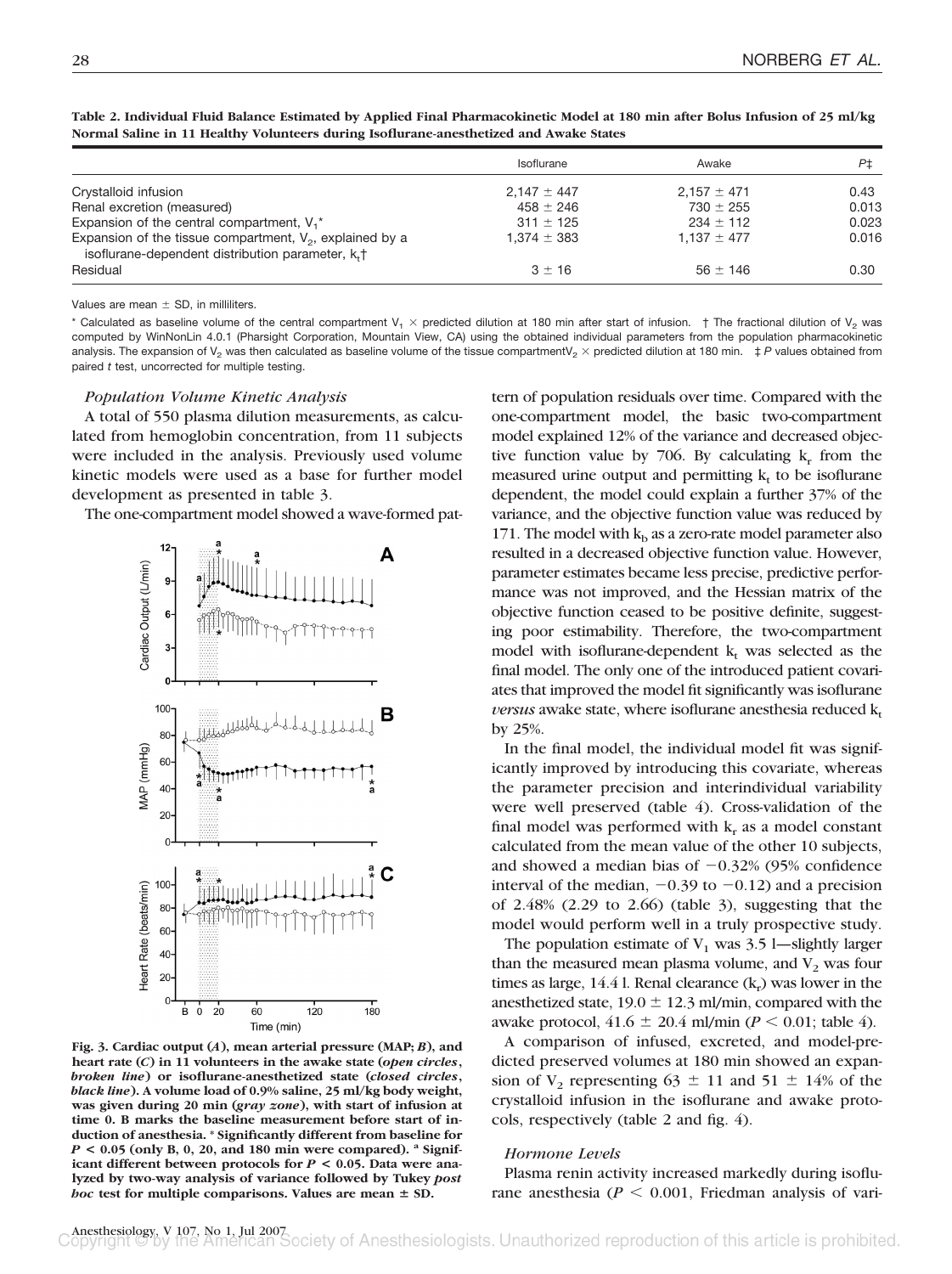|  |  |  | Table 3. Model Development and Covariate Analysis |
|--|--|--|---------------------------------------------------|
|--|--|--|---------------------------------------------------|

| Model                                        | Parameters                                                                                                | Constants                                                 | $OFV^*$                  | Comment                                                                                       | Bias, %+                                                               | Precision, %+       |
|----------------------------------------------|-----------------------------------------------------------------------------------------------------------|-----------------------------------------------------------|--------------------------|-----------------------------------------------------------------------------------------------|------------------------------------------------------------------------|---------------------|
| One-compartment<br>Two-compartment,<br>basic | $V, k_r$<br>$V_1, V_2, k_1, k_1$                                                                          | $k_{b}$                                                   | $-1,568.8$<br>$-2,274.9$ | Two compartments<br>improve model fit.                                                        | 1.32 (0.88 to 1.54)<br>$-2.35$ (-2.71 to $-2.01$ ) 3.36 (3.08 to 3.69) | 3.80 (3.41 to 4.10) |
| k, from measured<br>diuresis                 | $V_1, V_2, k_1$                                                                                           | $k_{ra}$ , $k_{riso}$                                     | $-2,373.0$               | k, is better determined<br>as a model constant.                                               | $-0.50$ ( $-0.68$ to $-0.36$ ) 2.23 (2.13 to 2.35)                     |                     |
| + $(k_{ta} \times f_{tiso})$                 | $\mathsf{V}_\mathsf{1}$ , $\mathsf{V}_\mathsf{2}$ , $\mathsf{k}_\mathsf{ta}$ , $\mathsf{f}_\mathsf{tiso}$ | $\mathsf{k}_{\mathsf{ra}}$ , $\mathsf{k}_{\mathsf{riso}}$ | $-2,435.4$               | $kr$ is isoflurane<br>dependent.                                                              | $-0.29$ ( $-0.38$ to 0.01)                                             | 2.23 (2.15 to 2.46) |
| $+ k_h = 0.5$                                | $V_1, V_2, k_{ta}, f_{tiso}$                                                                              | $k_{\rm b}$ , $k_{\rm ra}$ , $k_{\rm riso}$ -2,438.2      |                          | $kb$ as a model constant<br>does not improve<br>model fit.                                    | $-0.30$ ( $-0.39$ to 0.06)                                             | 2.36 (2.25 to 2.48) |
| $+ kb$ as model<br>parameter                 | $V_1, V_2, k_{ta}, f_{tiso}, k_h$ $k_{ra}, k_{riso}$                                                      |                                                           | $-2,565.5$               | $kb$ as a model<br>parameter improves<br>OFV but makes<br>model parameters<br>less estimable. | $-0.69$ (-1.04 to $-0.52$ ) 2.80 (2.43 to 2.97)                        |                     |
| Cross-validation of<br>final model (bold)    |                                                                                                           |                                                           |                          |                                                                                               | $-0.33$ ( $-0.46$ to $-0.06$ ) 2.44 (2.30 to 2.61)                     |                     |
| Cross-validation with<br>mean $k_{\rm r}$ §  |                                                                                                           |                                                           |                          |                                                                                               | $-0.32$ (-0.39 to $-0.12$ ) 2.48 (2.29 to 2.66)                        |                     |

\* The change in objective function value (OFV) is identical to the change in -2 ML log likelihood. Assuming a chi-squared distribution, a change of -7.88 is statistically significant at the P< 0.005 level. However, this does not necessarily mean that the model is superior by other means. † The bias and precision of the predictions were calculated from the median prediction error and absolute median prediction error, respectively.<sup>14,16</sup> Figures in parentheses represent the 95% confidence intervals for the median.<sup>17</sup>  $\pm f_{tiso}$  is 1 in the awake state. In the isoflurane-anesthetized state, it is a multiplicative factor explaining the effect of isoflurane on the rate of intercompartmental distribution. § During model development,  $k_r$  was calculated from the measured urine output in each experiment, but when validating the predictive performance of the model, it is more appropriate to use a population mean value of k<sub>r</sub> because the individual value is unknown.  $\rm{f_{tiso}}$  = multiplicative factor representing the effect of the isoflurane-anesthetized state on  $\rm{k_t}$  (it is 1.0 in the awake state);  $\rm{k_b}$  = insensible loss set to 0.5 ml/min if used as a model constant, else zero-order irreversible loss to a deeper third fluid space;  $\mathsf{k}_\mathsf{t}=$  intercompartmental distribution parameter; V = baseline volume of one-compartment model; k<sub>r</sub> = renal clearance; V<sub>1</sub> and V<sub>2</sub> = baseline volumes of the central and peripheral compartments, respectively; subscripts a and *iso* refer to the awake and isoflurane-anesthetized states, respectively.

ance) and decreased slightly but significantly during fluid infusion in the awake state ( $P \le 0.05$ ; fig. 5A). Baseline values before the start of the volume load but after induction of anesthesia were not significantly different between protocols. Likewise, plasma aldosterone was increased fourfold from baseline to 180 min in the anesthetized subjects ( $P \le 0.001$ ) but decreased in the awake state ( $P \le 0.001$ ; fig. 5B). Brain natriuretic peptide was transiently increased after the volume load in both awake and anesthetized subjects ( $P \leq 0.01$ ), reaching a maximum after 60 min (fig. 5C). Plasma vasopressin was

**Table 4. Population Estimates of Pharmacokinetic Parameters for the Final Model**

| Model Parameter                           | Estimate           | SE (CV%)         | Population<br>Variability* |
|-------------------------------------------|--------------------|------------------|----------------------------|
| $V_1$ , I                                 | 3.53               | 0.26(7)          | 28                         |
| $V_2$ , 1                                 | 14.4               | 2.0(14)          | 23                         |
| $k_t$ , ml/min $\times$ f <sub>tiso</sub> | $169 \times 0.746$ | 19 (11), 19 (46) | 46                         |
| $k_{riso}$ , ml/min†                      | $19.0 \pm 12.3$    |                  |                            |
| $k_{\text{rawake}}$ , ml/min $\dagger$    | $41.6 \pm 20.4$    |                  |                            |
| Residual error‡                           |                    |                  | 2.5                        |

\* Expressed as coefficient of variation (CV) derived from the square root of the exponential intersubject variability. † Calculated from total renal excretion divided by the area under the time  $-$  fractional plasma dilution plot derived from hemoglobin concentration.  $\pm 100 \times$  SE/median plasma dilution value.  $\rm{f_{tiso}}$  = multiplicative factor in the isoflurane-anesthetized state that is 1 in the awake state;  $k_r$  = renal clearance (subscripts indicate protocol);  $k_t$  = intercompartmental distribution parameter in the awake state;  $V_1$  and  $V_2$  = baseline volumes of the central and peripheral compartments, respectively.

slightly increased in some cases, but the measurements only exceeded the limit of detection in 36 of 110 samples (fig. 5D).

## **Discussion**

This study was undertaken to investigate whether the anesthetic isoflurane promotes accumulation of infused



**Fig. 4. Model prediction of the fate of infused 0.9% saline, 25 ml/kg body weight, in volunteers in the isoflurane-anesthetized (***A***–***C***) and awake (***D***–***F***) states.**

Anesthesiology, V 107, No 1, Jul 2007<br> **Anesthesiology, V 107, No 1, Jul 2007**<br> **Annustial American Society of Anesthesiologists. Unauthorized reproduction of this article is prohibited.**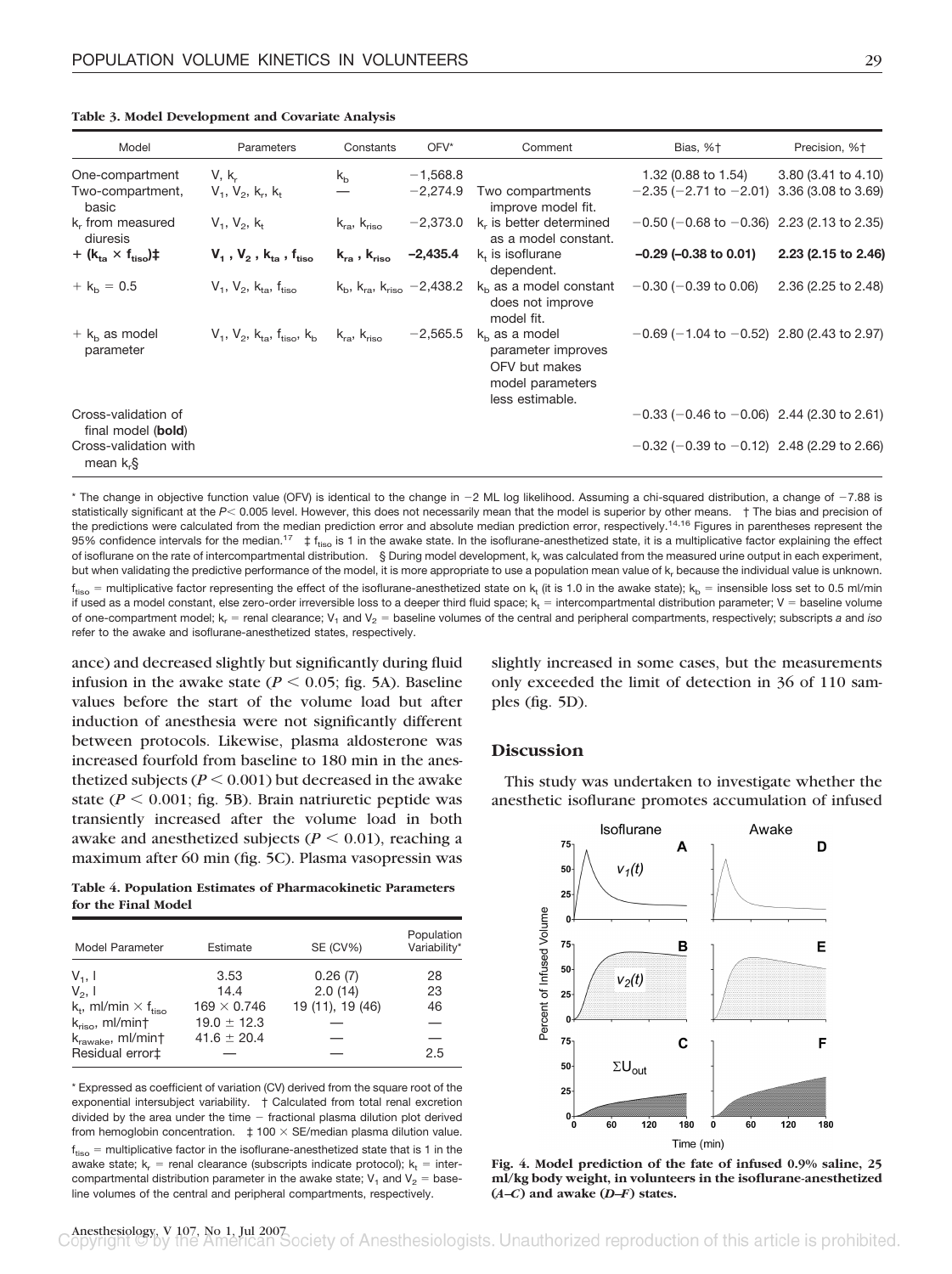

**Fig. 5. Renin (***A***), aldosterone (***B***), brain natriuretic peptide (BNP;** *C***), and vasopressin (***D***) in 11 volunteers in the awake state (***open circles***,** *broken line***) and isoflurane-anesthetized state (***closed circles***). A volume load of 0.9% saline, 25 ml/kg body weight, was given during 20 min, with start of infusion at time 0. \* Significant different from baseline for** *P* **< 0.05 according to Friedman analysis of variance followed by Dunn** *post hoc* **test for multiple comparisons. <sup>w</sup> Significant difference between protocols for** *P* **< 0.05 for each time point according to Wilcoxon matched pair test uncorrected for multiple testing. Val**ues are median  $\pm$  interquartile range.

fluid in a peripheral fluid compartment  $(V_2)$ , as has previously been shown in sheep.<sup>7</sup> These results in humans show that isoflurane anesthesia alone decreased the rate of excretion of a rapid infusion of 0.9% saline and caused a small but significant accumulation of fluid in the body compartments as compared with the awake state.

A population kinetic approach was applied to the data on plasma dilution and urinary excretion as a development of the more conventional volume kinetic analysis of the distribution and elimination of infused fluid.<sup>2,7</sup> This population kinetic analysis, albeit based on a limited number of subjects, showed that isoflurane alone was a significant factor that altered the disposition of fluid in volunteers in the absence of surgical stress. A further finding was that the decreased urinary excretion was accompanied by a marked stimulation of the release of renin and aldosterone, whereas antidiuretic hormone was largely unaffected despite a decrease in MAP.

The administered fluid bolus did not increase the lowered MAP in the anesthetized protocol, which is of interest because volume loading is often performed to combat anesthesia-induced hypotension. If the patient is well hydrated, vasopressors might be a better choice.

# *Model Development and Population Volume Kinetics*

The current study is the first to investigate the kinetic performance of a fluid bolus in both awake and anesthetized volunteers to elucidate the effects of anesthesia *per se* without the potentially confounding effects of surgery. The population kinetic approach uses all data together and allows cross-validation of predictive model performance and evaluation of the impact of anthropometric parameters such as body weight, age, sex, and protocol on model parameters.

The kinetic analysis demonstrated that most of the infused fluid is accumulated in the peripheral tissue compartment in both protocols. The expansion of the peripheral fluid space  $(V_2)$  was more pronounced in the anesthetized state, but the difference (1,374 *vs.* 1,137 ml;  $P \leq 0.05$ ) was not as prominent as shown by Connolly *et al.*<sup>7</sup> in sheep (table 2). Isoflurane anesthesia was associated with a 25% decrease in  $k_t$ . Initially, this caused a greater expansion of the central compartment, but during redistribution, more fluid was retained in the peripheral compartment. This observation is in agreement with findings that a reduction of MAP during induction of general anesthesia initially promotes a preferential distribution of infused fluid to  $V_1$ , as evidenced by a lower  $k_t$ .<sup>18</sup>

Albumin dilution was more pronounced than hemoglobin dilution, and this difference was greater during isoflurane anesthesia (table 1 and fig. 2). We interpret these differences as extravasation of albumin that traps fluid in the peripheral compartment, a finding in accordance with previous findings that albumin is extravasated more easily during fluid loading in volunteers.<sup>1,19</sup> In surgical patients, however, there is an actual transfer of albumin back into the plasma space, $2$  as is the case during hemorrhage.<sup>20</sup>

Thus, there are probably two opposing factors that change the balance of fluid distribution between  $V_1$  and  $V_2$ ; arterial hypotension promotes expansion of  $V_1$ , and transcapillary leakage of albumin acts to increase the expansion of  $V<sub>2</sub>$ . The small but significant expansion of mean corpuscular volume (table 1) suggests that also the intracellular volume might be expanded and thus constitute some part of  $V_2$ .  $V_1$  probably consists of a central part of the plasma volume and some extracellular water in highly perfused organs.

The limited data regarding body composition, combined with a bolus dose related to body weight, caused a disappointing lack of relation between model parameters and body size. One way to improve population pharmacokinetics might be to measure body composition in some other way, such as total body water by isotope dilution or bioimpedance. Another speculation is to relate baseline hydration to a measurement of preexperimental urine formation rate. Ideally, a larger population of subjects would be less sensitive to outliers.

#### *Hemodynamics and Renal Output*

The anticipated effect of isoflurane on renal excretion was small but statistically significant. This is somewhat different from the findings of the previous sheep exper- $\text{iments}^7$  in which urinary output was almost abolished during isoflurane anesthesia. There could be several reasons for this observation. Sheep are probably very differ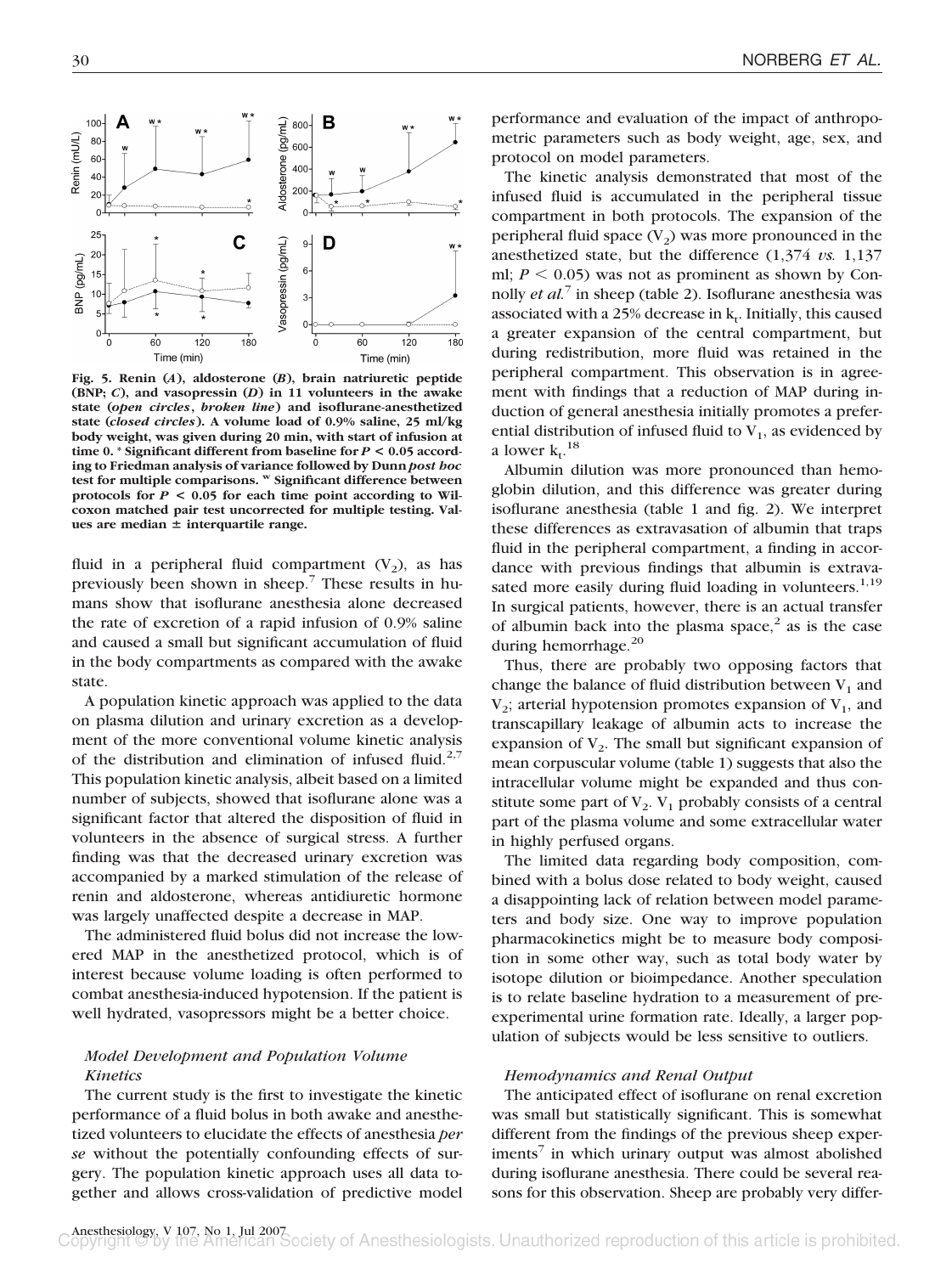ent from humans from the perspective that they have a more extended gastrointestinal system in which fluid can be sequestered. Admittedly, the placement of the esophageal probe in the volunteers required some facilitating propofol, which could have made the awake state more similar to the anesthetized state, although the total interval of sedation with propofol was brief.

Baseline MAP was lower after anesthesia induction compared with the awake state. Remarkably, MAP was unaffected by the fluid bolus in the anesthetized state (fig. 3B). Rather, MAP was further reduced and remained low during the whole study period. This was in contrast to the findings in sheep, where arterial blood pressure increased during isoflurane anesthesia.<sup>7</sup> This suggests that measurement of blood pressure as guidance for fluid therapy in humans could be a less useful tool during isoflurane anesthesia.

Although some anesthetics reduce urinary output directly by the action of nephrotoxic metabolites, this effect is clinically trivial with isoflurane. $^{21}$  Indirectly, the decrease in urinary output during anesthesia is attributed to systemic hypotension and renal vasoconstriction.<sup>22</sup> Isoflurane decreases sympathetic activity in man and reduces catecholamine release in a dose-dependent manner.<sup>23</sup> It decreases glomerular filtration by 30–50%, renal blood flow by 40–60%, and urinary flow rate to 34% of unanesthetized controls. $^{21}$  Because the current study shows reduced urinary output during anesthesia, together with peripheral accumulation of fluid, intraoperative urinary output may be an unreliable monitor as a guide to fluid therapy. Hence, two of the readily available instruments for fluid status assessment are doubtful and must be regarded with caution.

In this study, scanning of urinary bladder volume proved to be a poor estimate of urinary output, precluding use of these data for modeling. This possibly would have been improved by assigning one individual to perform all scanning. Bladder catheterization would have been even better for modeling purposes, but because of ethical restraints, we used a noninvasive scanning device. In a previous bleeding study in sheep,  $24$  renal clearance was modeled as a logarithmic relation to the fractional dilution of  $V_1$  that could also describe diuresis when  $v_1(t)$  decreased below  $V_1$ . That model was tested in the current study too, but urinary data lacked the required precision, which resulted in overparameterization.

Saline, 0.9%, seems to be followed by less brisk urinary excretion than the same quantities of buffered crystalloid solutions, which is probably due to the excess load of chloride ions. In one study in which 25 ml/kg was infused over 30 min in awake volunteers, 43% of the infused volume of 0.9% saline had been excreted 4 h later, whereas the corresponding fractions for lactated and acetated Ringer's solution were 60% and 50%, respectively.<sup>25</sup> Consequently, the renal clearance  $(k_r)$  for

0.9% saline was lower in the current awake experiments than in previous studies of buffered solution, in which  $k_r$ is usually between 80 and 120 ml/min.<sup>1,26</sup>

## *Plasma Volume Measured by ICG*

Mean plasma volume calculated from ICG dilution was close to the expected anthropometric values, $27$  but the interindividual variation was large. In 7 of 11 subjects, there was a difference of more than 500 ml between experiments. After inspection of the time-log ICG concentration plots, we decided to omit the value of the first time point at 1 min because it clearly deviated from the regression line through the following values, and the peripheral injection of ICG is likely to cause a lag of complete mixing and interfere with definition of time zero for the back-extrapolation. Central venous injection has been suggested as necessary, $^{28}$  and even then, the reported time of complete mixing is  $2.5 \text{ min.}^{29,30}$  For repeated plasma volume estimation by ICG dilution, baseline plasma volume assessments are necessary, but for volume kinetic calculations, they are not. However, if very different plasma volume values are applied to the same subject for different experiments, it will affect the area under the time–plasma dilution curve and thus  $k_{\rm r}$ . Therefore, we used the mean of the two plasma volume estimates in each subject for both study days.

### *Hormones*

Baseline hormone values were similar between isofluraneanesthetized and awake sessions, suggesting small effects of anesthesia *per se* during the 30-min stabilization period preceding start of crystalloid infusion. However, as soon as the fluid bolus was started, there were considerable differences in the response between the isoflurane-anesthetized and awake states, reflecting that the protocols were sufficiently different to result in altered fluid kinetics.

In humans, renin and aldosterone increased in the anesthetized state, presumably because of decreased blood pressure, and these elevations probably contributed to the reduced urinary excretion during isoflurane anesthesia. Moreover, they raise the question of whether angiotensin-converting enzyme inhibitors, which are frequently prescribed cardiac drugs, could modulate fluid excretion during isoflurane anesthesia.

Interestingly, there was hardly any increase in vasopressin in several cases despite the isoflurane-induced decrease in arterial pressure. Maximum inhibition of water diuresis is obtained at 6 pg/ml in humans, and a decrease in arterial pressure due to hemorrhage or a vasovagal reaction increases the plasma level of this hormone to approximately 500 pg/ml. $31$ 

## **Conclusions**

The pronounced fluid retention of 0.9% saline in both awake and anesthetized subjects is an important finding.